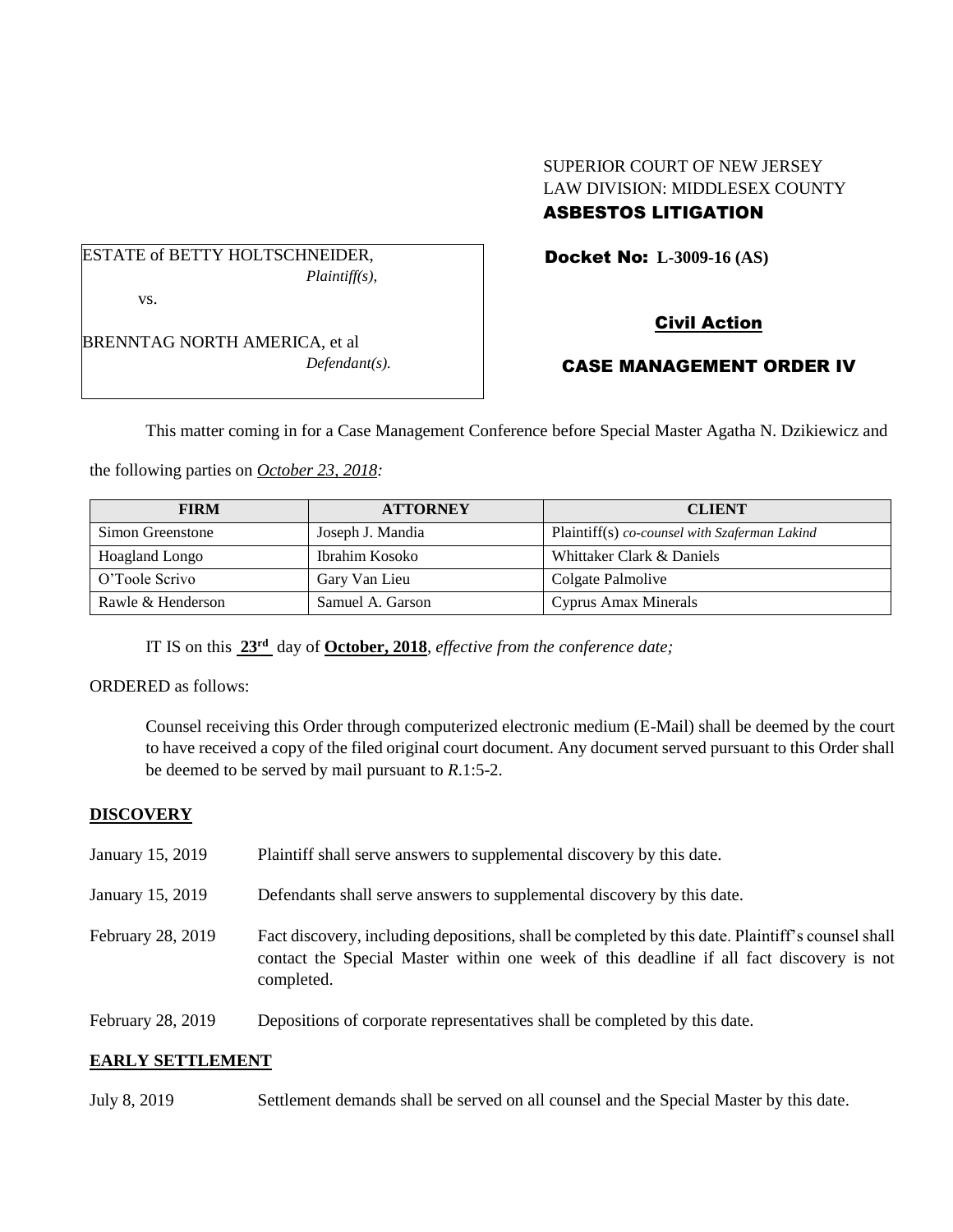### **SUMMARY JUDGMENT MOTION PRACTICE**

| May 10, 2019  | Plaintiff's counsel shall advise, in writing, of intent not to oppose motions by this date. |
|---------------|---------------------------------------------------------------------------------------------|
| May 24, 2019  | Summary judgment motions shall be filed no later than this date.                            |
| June 21, 2019 | Last return date for summary judgment motions.                                              |

#### **MEDICAL DEFENSE**

| April 30, 2019  | Plaintiff shall serve medical expert reports by this date.                                                                                                                                                                                               |
|-----------------|----------------------------------------------------------------------------------------------------------------------------------------------------------------------------------------------------------------------------------------------------------|
| April 30, 2019  | Upon request by defense counsel, plaintiff is to arrange for the transfer of pathology specimens<br>and x-rays, if any, by this date.                                                                                                                    |
| August 16, 2019 | Defendants shall identify its medical experts and serve medical reports, if any, by this date. In<br>addition, defendants shall notify plaintiff's counsel (as well as all counsel of record) of a<br>joinder in an expert medical defense by this date. |

#### **LIABILITY EXPERT REPORTS**

| April 30, 2019 | Plaintiff shall identify its liability experts and serve liability expert reports or a certified expert |
|----------------|---------------------------------------------------------------------------------------------------------|
|                | statement by this date or waive any opportunity to rely on liability expert testimony.                  |

August 16, 2019 Defendants shall identify its liability experts and serve liability expert reports, if any, by this date or waive any opportunity to rely on liability expert testimony.

#### **ECONOMIST EXPERT REPORTS**

April 30, 2019 Plaintiff shall identify its expert economists and serve expert economist report(s), if any, by this date or waive any opportunity to rely on economic expert testimony.

August 16, 2019 Defendants shall identify its expert economists and serve expert economist report(s), if any, by this date or waive any opportunity to rely on economic expert testimony.

#### **EXPERT DEPOSITIONS**

September 13, 2019 Expert depositions shall be completed by this date. To the extent that plaintiff and defendant generic experts have been deposed before, the parties seeking that deposition in this case must file an application before the Special Master and demonstrate the necessity for that deposition. To the extent possible, documents requested in a deposition notice directed to an expert shall be produced three days in advance of the expert deposition. The expert shall not be required to produce documents that are readily accessible in the public domain.

#### **PRE-TRIAL AND TRIAL**

May 3, 2019 The settlement conference previously scheduled on this date is **cancelled**.

September 13, 2019 @ 10:00am Settlement conference. All defense counsel shall appear with authority to negotiate settlement and have a representative authorized to negotiate settlement available by

 $\_$  ,  $\_$  ,  $\_$  ,  $\_$  ,  $\_$  ,  $\_$  ,  $\_$  ,  $\_$  ,  $\_$  ,  $\_$  ,  $\_$  ,  $\_$  ,  $\_$  ,  $\_$  ,  $\_$  ,  $\_$  ,  $\_$  ,  $\_$  ,  $\_$  ,  $\_$  ,  $\_$  ,  $\_$  ,  $\_$  ,  $\_$  ,  $\_$  ,  $\_$  ,  $\_$  ,  $\_$  ,  $\_$  ,  $\_$  ,  $\_$  ,  $\_$  ,  $\_$  ,  $\_$  ,  $\_$  ,  $\_$  ,  $\_$  ,